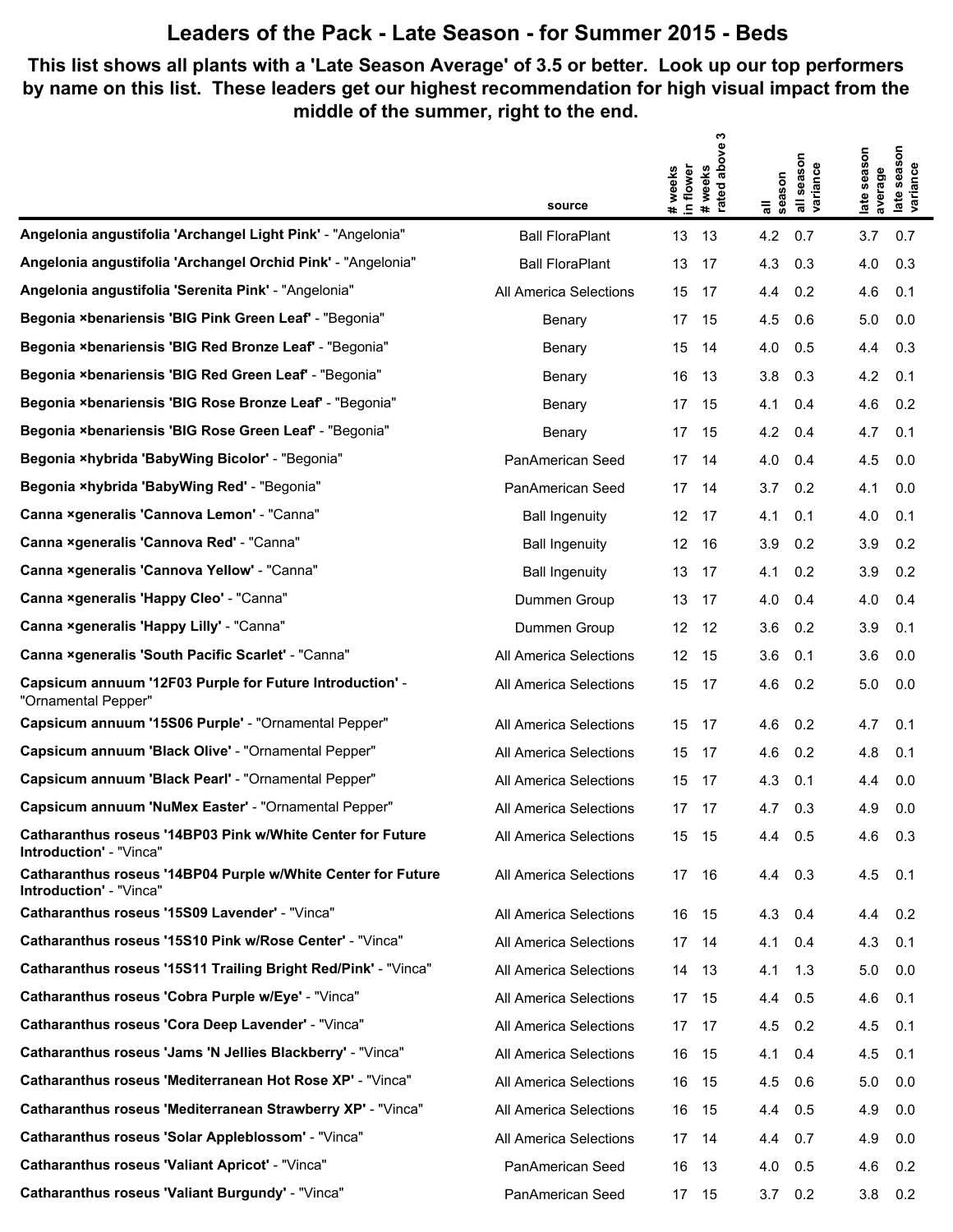|                                                                | source                                       | in flower<br># weeks | ო<br>above<br># weeks<br>rated abo | all<br>season   | all season<br>variance | late season<br>average | season<br>late seas<br>variance |
|----------------------------------------------------------------|----------------------------------------------|----------------------|------------------------------------|-----------------|------------------------|------------------------|---------------------------------|
| <b>Catharanthus roseus 'Valiant Lilac' - "Vinca"</b>           | PanAmerican Seed                             | 14                   | 11                                 | 3.6             | 0.9                    | 4.3                    | 0.3                             |
| Catharanthus roseus 'Valiant Orchid' - "Vinca"                 | PanAmerican Seed                             | 16                   | 15                                 | 3.9             | 0.4                    | 4.1                    | 0.4                             |
| <b>Catharanthus roseus 'Valiant Punch' - "Vinca"</b>           | PanAmerican Seed                             | 16                   | 13                                 | 4.1             | 0.6                    | 4.7                    | 0.1                             |
| <b>Catharanthus roseus 'Valiant Pure White' - "Vinca"</b>      | PanAmerican Seed                             | 17                   | -16                                | 4.3             | 0.3                    | 4.4                    | 0.1                             |
| Celosia '15S03 Spiked' - "Celosia"                             | All America Selections                       | 17                   | 14                                 | 4.2             | 0.6                    | 3.8                    | 0.7                             |
| Celosia 'Flamingo' - "Celosia"                                 | All America Selections                       | 17                   | 12                                 | 3.9             | 0.6                    | 3.7                    | 0.8                             |
| Dahlia xhybrida 'Dalaya Pink + Yellow Eye (Bali)' - "Dahlia"   | Selecta                                      | 15                   | 14                                 | 4.0             | 0.4                    | 4.4                    | 0.0                             |
| Dahlia xhybrida 'Dalaya Red + White' - "Dahlia"                | Selecta                                      |                      | 17 17                              | 4.2             | 0.1                    | 4.1                    | 0.1                             |
| Dahlia ×hybrida 'Dalaya Red + Yellow Eye (Krishna)' - "Dahlia" | Selecta                                      | 10                   | -13                                | 3.6             | 0.2                    | 3.7                    | 0.1                             |
| Dahlia xhybrida 'Dalaya Yellow (Suna)' - "Dahlia"              | Selecta                                      | 11                   | 11                                 | 3.4             | 1.0                    | 4.2                    | 0.1                             |
| Dahlia ×hybrida 'Hypnotica Lavender' - "Dahlia"                | Dummen Group                                 | 4                    | 17                                 | 4.3             | 0.1                    | 4.2                    | 0.1                             |
| Dahlia ×hybrida 'Hypnotica Yellow Impr' - "Dahlia"             | Dummen Group                                 | 9                    | 10                                 | 3.5             | 0.3                    | 3.5                    | 0.3                             |
| Dahlia ×hybrida 'XXL Durango' - "Dahlia"                       | Dummen Group                                 | 14                   | 8                                  | 3.3             | 0.8                    | 3.9                    | 0.4                             |
| Dahlia ×hybrida 'XXL Sunset' - "Dahlia"                        | Dummen Group                                 | 13                   | 16                                 | 4.0             | 0.2                    | 3.8                    | 0.1                             |
| Dahlia ×hybrida 'XXL Veracruz' - "Dahlia"                      | Dummen Group                                 | 9                    | 17                                 | 3.9             | 0.1                    | 4.0                    | 0.2                             |
| Dahlia ×hybrida 'XXL Yucatan' - "Dahlia"                       | Dummen Group                                 | 4                    | 17                                 | 3.8             | 0.1                    | 3.9                    | 0.2                             |
| Dianthus barbatus interspecific 'Jolt Cherry' - "Dianthus"     | PanAmerican Seed                             | 13                   | 17                                 | 4.4             | 0.3                    | 4.5                    | 0.3                             |
| Dianthus barbatus interspecific 'Jolt Pink' - "Dianthus"       | PanAmerican Seed &<br>All America Selections | 13 17                |                                    | 3.8             | 0.1                    | 3.9                    | 0.0                             |
| Diascia 'Darling Orange 90' - "Diascia"                        | Dummen Group                                 |                      | 17 17                              | 3.6             | 0.1                    | 3.8                    | 0.1                             |
| Echinacea hybrida 'Cheyenne Spirit' - "Coneflower"             | All America Selections                       | 7                    | 12                                 | 3.4             | 0.1                    | 3.5                    | 0.0                             |
| Euphorbia graminea 'Glamour' - "Euphorbia"                     | PanAmerican Seed                             |                      | 17 17                              | $4.4 \quad 0.2$ |                        | 4.7                    | 0.1                             |
| Gaillardia aristata 'Arizona Apricot' - "Gaillardia"           | All America Selections                       | 13                   | 16                                 | 3.7             | 0.2                    | 3.8                    | 0.3                             |
| Gaura lindheimeri 'Sparkle White' - "Gaura"                    | All America Selections                       | 14 17                |                                    | $3.7$ 0.1       |                        | 3.7                    | 0.1                             |
| Gerbera hybrida 'Hello! Miss Scarlet' - "Gerber Daisy"         | <b>Proven Winners</b>                        |                      | 12 17                              | $4.7 \quad 0.2$ |                        | 5.0                    | 0.0                             |
| Gerbera hybrida 'Hello! Sunshine' - "Gerber Daisy"             | Proven Winners                               | 14 17                |                                    | 4.2 0.3         |                        | 4.6                    | 0.0                             |
| Gerbera jamesonii 'Funtastic Blush' - "Gerber Daisy"           | <b>Ball Ingenuity</b>                        |                      | 12 17                              | 4.4 0.2         |                        | 4.7                    | 0.1                             |
| Gerbera jamesonii 'Funtastic Burgundy' - "Gerber Daisy"        | <b>Ball Ingenuity</b>                        | 7                    | 17                                 | 4.1 0.3         |                        | 4.6                    | 0.0                             |
| Gerbera jamesonii 'Funtastic Canary' - "Gerber Daisy"          | <b>Ball Ingenuity</b>                        | 13 17                |                                    | 4.3 0.4         |                        | 4.7                    | 0.1                             |
| Gerbera jamesonii 'Funtastic Mango' - "Gerber Daisy"           | <b>Ball Ingenuity</b>                        | 13 17                |                                    | 4.5 0.4         |                        | 4.9                    | 0.0                             |
| Hibiscus acetosella 'Little Zin' - "Hibiscus"                  | <b>Ball FloraPlant</b>                       | 0                    | 17                                 | 4.3 0.1         |                        | 4.3                    | 0.1                             |
| Hibiscus moscheutos 'Luna Pink Swirl' - "Hibiscus"             | PanAmerican Seed                             | 11                   | 14                                 | 3.9             | 0.4                    | 3.7                    | 0.5                             |
| Hibiscus moscheutos 'Luna Red' - "Hibiscus"                    | PanAmerican Seed                             | 10 11                |                                    | $3.8$ 0.6       |                        | 3.7                    | 0.7                             |
| Hibiscus moscheutos 'Luna Rose' - "Hibiscus"                   | PanAmerican Seed                             | 10 17                |                                    | 4.1             | 0.4                    | 4.2                    | 0.4                             |
| Impatiens hybrid 'Rockapulco Wisteria' - "Impatiens"           | Proven Winners                               | 16 17                |                                    | $4.0$ 0.1       |                        | 4.1                    | 0.0                             |
| Impatiens hybrida 'Big Bounce Cherry' - "Impatiens"            | Selecta                                      | 17 17                |                                    | 4.5             | 0.3                    | 4.8                    | 0.1                             |
| Impatiens hybrida 'Big Bounce Lavender' - "Impatiens"          | Selecta                                      |                      | 17 17                              | 4.4 0.3         |                        | 4.5                    | 0.1                             |
| Impatiens hybrida 'Big Bounce Lilac' - "Impatiens"             | Selecta                                      | 17 17                |                                    | 4.5             | 0.3                    | 4.8                    | 0.1                             |
| Impatiens hybrida 'Big Bounce Red' - "Impatiens"               | Selecta                                      | 16 17                |                                    | 4.5 0.3         |                        | 4.7                    | 0.2                             |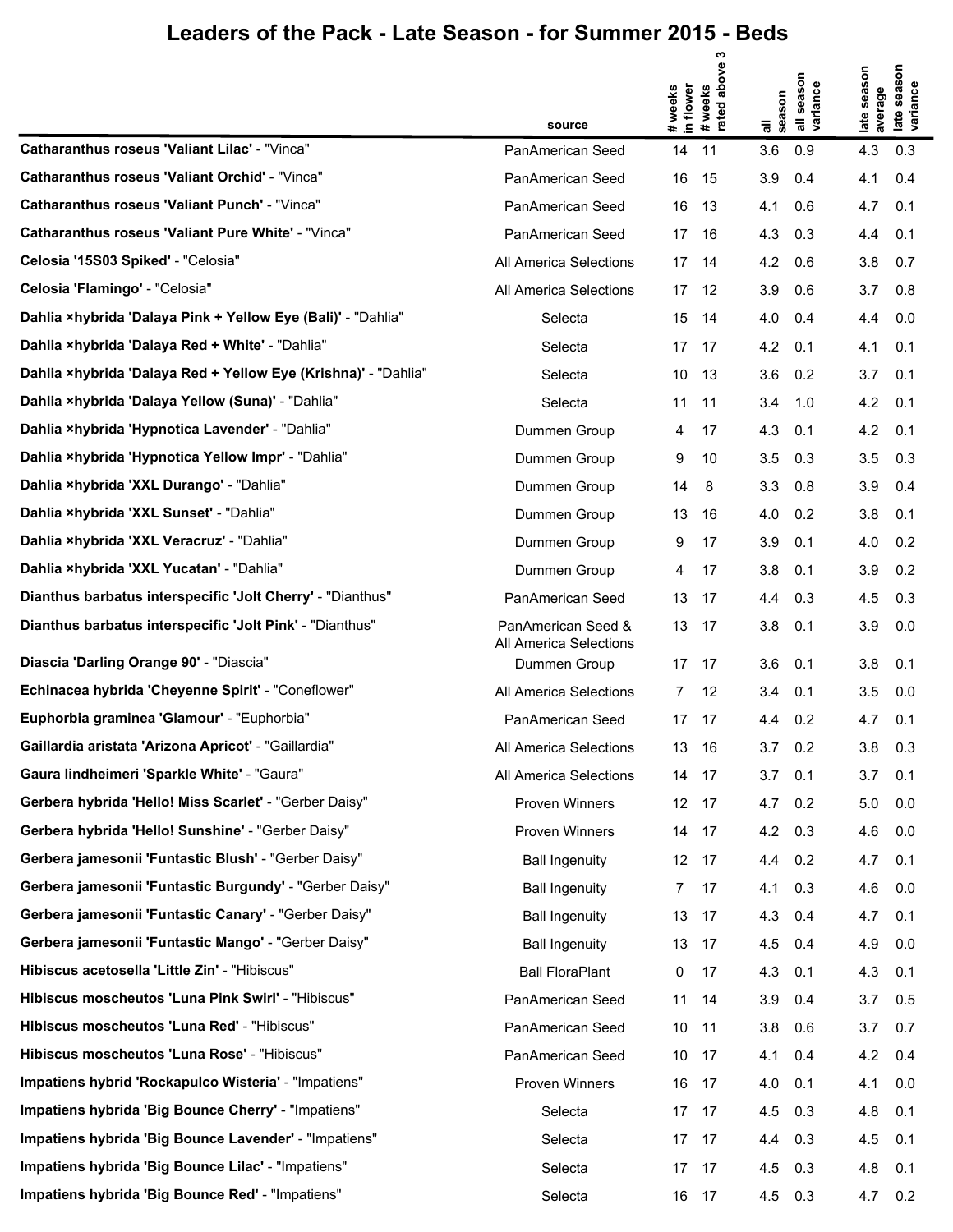|                                                                      |                                              |           | ო                   |                 |                                  |                  |                                 |
|----------------------------------------------------------------------|----------------------------------------------|-----------|---------------------|-----------------|----------------------------------|------------------|---------------------------------|
|                                                                      |                                              | in flower | weeks<br>ated above |                 | season<br>all seasol<br>variance | season           | season<br>late seas<br>variance |
|                                                                      | source                                       | # weeks   | #wee<br>rated       | season<br>π     |                                  | average<br>late: |                                 |
| Impatiens hybrida 'Big Bounce Violet' - "Impatiens"                  | Selecta                                      | 16        | 17                  | 4.5             | 0.2                              | 4.7              | 0.1                             |
| Impatiens hybrida 'Big Bounce White' - "Impatiens"                   | Selecta                                      |           | 17 17               | 4.2             | 0.2                              | 4.6              | 0.0                             |
| Impatiens hybrida 'Bounce Cherry' - "Impatiens"                      | Selecta                                      |           | 17 17               | 4.5             | 0.3                              | 4.7              | 0.1                             |
| Impatiens hybrida 'Bounce Lilac' - "Impatiens"                       | Selecta                                      |           | 15 17               | $4.2 \quad 0.2$ |                                  | 4.4              | 0.0                             |
| Impatiens hybrida 'Bounce Pink Flame' - "Impatiens"                  | Selecta & All America<br>Selections          |           | 17 17               | 4.5             | 0.3                              | 4.7              | 0.2                             |
| Impatiens hybrida 'Bounce Violet' - "Impatiens"                      | Selecta                                      |           | 17 17               | 4.6             | 0.3                              | 5.0              | 0.0                             |
| Impatiens hybrida 'Bounce White' - "Impatiens"                       | Selecta                                      |           | 16 17               | 4.2             | 0.4                              | 4.8              | 0.1                             |
| Impatiens walleriana 'SunPatiens Spreading Shell Pink' - "Impatiens" | All America Selections                       |           | 17 16               | 4.2             | 0.4                              | 4.2              | 0.5                             |
| Ipomoea batatas 'SolarPower Black' - "Sweet Potato"                  | <b>Ball FloraPlant</b>                       | 0         | 17                  | 4.8             | 0.1                              | 5.0              | 0.0                             |
| Ipomoea batatas 'SolarPower Lime' - "Sweet Potato"                   | <b>Ball FloraPlant</b>                       | 0         | 17                  | 4.7             | 0.3                              | 5.0              | 0.0                             |
| Ipomoea batatas 'SolarPower Red' - "Sweet Potato"                    | <b>Ball FloraPlant</b>                       | 0         | 17                  | 4.9             | 0.1                              | 5.0              | 0.0                             |
| Ipomoea batatas 'Sweet Caroline Sweetheart Lime' - "Sweet Potato"    | Proven Winners                               | 0         | 17                  | 4.8             | 0.2                              | 5.0              | 0.0                             |
| Lantana camara 'Luscious Pinkberry Blend' - "Lantana"                | Proven Winners                               |           | 17 17               | 4.9             | 0.1                              | 4.9              | 0.0                             |
| Penstemon barbatus coccineus - "Penstemon"                           | All America Selections                       | 1.        | 17                  | 4.1             | 0.1                              | 4.3              | 0.1                             |
| Penstemon barbatus coccineus '15S07 Purple' - "Penstemon"            | All America Selections                       | 3         | 17                  | 3.7             | 0.1                              | 3.9              | 0.0                             |
| Petunia ×hybrida 'Easy Wave Pink Passion' - "Petunia"                | PanAmerican Seed                             |           | 17 16               | 4.3             | 0.5                              | 4.2              | 0.7                             |
| Petunia ×hybrida 'Easy Wave Silver' - "Petunia"                      | PanAmerican Seed                             |           | 17 17               | 4.4 0.3         |                                  | 4.3              | 0.1                             |
| Petunia ×hybrida 'Easy Wave Yellow' - "Petunia"                      | PanAmerican Seed                             |           | 17 17               | 4.4             | 0.3                              | 4.4              | 0.2                             |
| Petunia xhybrida 'Pretty Flora Purple Improved' - "Petunia"          | PanAmerican Seed                             |           | 17 13               | 3.7             | 0.3                              | 3.7              | 0.5                             |
| Petunia ×hybrida 'SunSpun Pink' - "Petunia"                          | <b>Ball FloraPlant</b>                       |           | 17 13               | 4.0             | 0.9                              | 3.6              | 1.3                             |
| Petunia ×hybrida 'Tidal Wave Red Velour' - "Petunia"                 | PanAmerican Seed &<br>All America Selections |           | 17 17               | 4.8             | 0.1                              | 4.9              | 0.0                             |
| Petunia ×hybrida 'Tidal Wave Silver' - "Petunia"                     | PanAmerican Seed                             |           | 17 17               | 4.5             | 0.1                              | 4.6              | 0.1                             |
| Petunia xhybrida 'Supertunia Honey' - "Petunia"                      | Proven Winners                               |           | 17 17               | 4.6             | 0.1                              | 4.6              | 0.0                             |
| Petunia xhybrida 'Supertunia Morning Glory Charm' - "Petunia"        | Proven Winners                               |           | 17 17               | 4.6             | 0.2                              | 4.3              | 0.2                             |
| Petunia xhybrida 'Supertunia Orchid Charm' - "Petunia"               | Proven Winners                               |           | 17 17               | 4.7 0.1         |                                  | 4.6              | 0.0                             |
| Petunia xhybrida 'Supertunia Picasso in Burgundy' - "Petunia"        | Proven Winners                               |           | 17 17               | 4.5             | 0.2                              | 4.6              | 0.2                             |
| Petunia xhybrida 'Supertunia Pink Star Charm' - "Petunia"            | Proven Winners                               |           | 17 16               | 4.0             | 0.2                              | 4.2              | 0.3                             |
| Petunia xhybrida 'Supertunia Sangria Charm' - "Petunia"              | Proven Winners                               |           | 17 17               | 4.6             | 0.2                              | 4.8              | 0.1                             |
| Petunia xhybrida 'Supertunia Vista Bubblegum' - "Petunia"            | Proven Winners                               |           | 17 17               | 4.9             | 0.1                              | 4.9              | 0.0                             |
| Petunia xhybrida 'Supertunia Vista Fuchsia' - "Petunia"              | Proven Winners                               |           | 17 17               | 4.8             | 0.2                              | 4.9              | 0.0                             |
| Petunia xhybrida 'Supertunia Vista Silverberry' - "Petunia"          | Proven Winners                               |           | 17 17               | $4.7$ 0.1       |                                  | 4.6              | 0.0                             |
| Portulaca grandiflora 'Mojave Tangerine' - "Portulaca"               | Proven Winners                               |           | 15 17               | 4.7             | 0.3                              | 5.0              | 0.0                             |
| Portulaca grandiflora 'Mojave Yellow' - "Portulaca"                  | Proven Winners                               |           | 15 17               | 4.6             | 0.2                              | 4.9              | 0.0                             |
| Portulaca hybrid 'Cupcakes Carrot' - "Portulaca"                     | Dummen Group                                 |           | 15 15               | 3.9             | 0.3                              | 3.9              | 0.1                             |
| Portulaca hybrid 'Cupcakes Cherry Baby' - "Portulaca"                | Dummen Group                                 |           | 15 17               | 4.4 0.1         |                                  | 4.4              | 0.0                             |
| Portulaca hybrid 'Cupcakes Grape Jelly' - "Portulaca"                | Dummen Group                                 | 15        | - 15                | 3.8             | 0.1                              | 3.9              | 0.0                             |
| Portulaca hybrid 'Cupcakes Yellow Chrome' - "Portulaca"              | Dummen Group                                 |           | 15 17               | 4.4 0.2         |                                  | 4.7 0.1          |                                 |